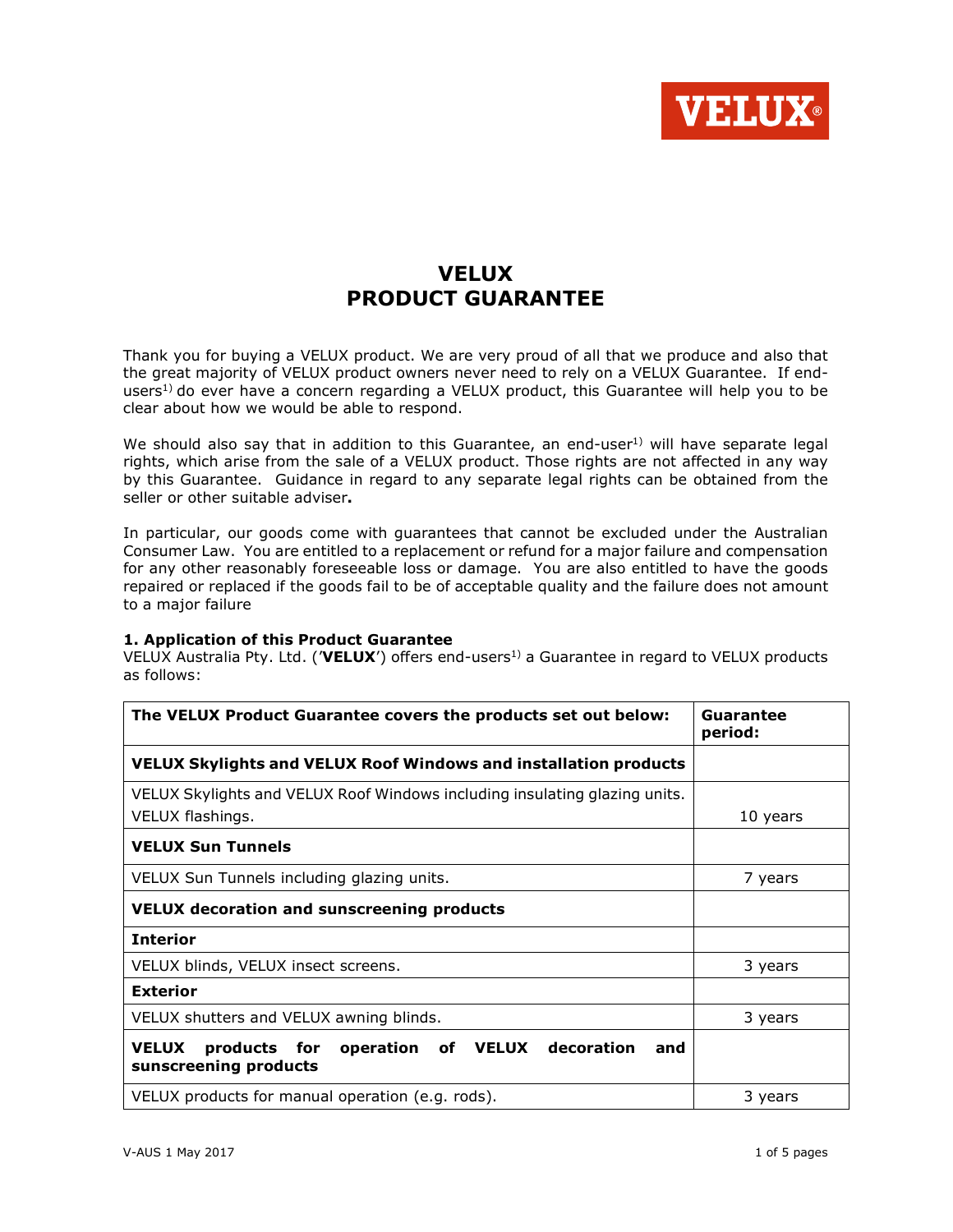| VELUX motors and other products used for electrical or solar-<br>powered operation                                                                                                                                                                                                                                                                                                                                                                                    |         |
|-----------------------------------------------------------------------------------------------------------------------------------------------------------------------------------------------------------------------------------------------------------------------------------------------------------------------------------------------------------------------------------------------------------------------------------------------------------------------|---------|
| VELUX motors (electrical or solar-powered) for operating windows<br>(including motors pre-installed by VELUX in VELUX Skylights and VELUX<br>Roof Windows) and for operating VELUX decoration and sunscreening<br>products (apart from motors for operating VELUX shutters and VELUX<br>awning blinds).                                                                                                                                                               | 3 years |
| Other VELUX products used for electrical or solar-powered operation<br>(control panels, control units, sensors, etc.), including components pre-<br>installed by VELUX in VELUX Skylights and VELUX Roof Windows.                                                                                                                                                                                                                                                     |         |
| VELUX motors for VELUX shutters and electrically operated VELUX awning<br>blinds.                                                                                                                                                                                                                                                                                                                                                                                     | 3 years |
| Spare part products supplied by VELUX                                                                                                                                                                                                                                                                                                                                                                                                                                 |         |
| If a defect in a spare part product is brought to our attention during the<br>Guarantee Period <sup>2)</sup> which shall commence from the date it is sold or<br>otherwise supplied to the first end-user <sup>3)</sup> VELUX will, at its option: 1) repair<br>the VELUX product without charge for material or labour or 2) provide a<br>replacement VELUX product delivered free of charge to the original point of<br>purchase or to the end-user <sup>1)</sup> . | 2 years |
| <b>Replacement Panes</b>                                                                                                                                                                                                                                                                                                                                                                                                                                              | 5 years |
| <b>Other VELUX products</b>                                                                                                                                                                                                                                                                                                                                                                                                                                           |         |
| Other VELUX products                                                                                                                                                                                                                                                                                                                                                                                                                                                  | 2 years |

This edition of the VELUX Product Guarantee applies with effect from 1 May 2017.

If you are eligible to benefit from this Guarantee then without affecting any separate legal rights you may have, under this Guarantee, VELUX will, at its option undertake one of the following: 1) repair the defective VELUX product at a VELUX location or at the end-user's<sup>1)</sup> location as shall be determined by VELUX, or 2) provide a replacement VELUX product free of charge to a VELUX location or to the end-user<sup>1)</sup> as determined by VELUX, 3) refund the end-user<sup>1)</sup> the original purchase price for the VELUX product, or 4) undertake such other options as relevant to the VELUX product in question.

# This Guarantee will apply only to the VELUX products listed above subject to the conditions set out below including (but not limited to) the conditions in Section 4. In addition, this Guarantee only applies to a defect that has not been disclaimed as set out in Section 3.

# 2. Guarantee period

Claims under this Guarantee must be notified in accordance with Section 5 and within the period which, unless otherwise stated above, shall commence on the date when the VELUX product is sold to the first end-user<sup>3)</sup> and which will expire at the end of the relevant Guarantee Period<sup>2)</sup> for the VELUX product in regard to which the claim is made.

# 3. Defects covered under this Guarantee

Subject to the conditions, this Guarantee shall cover defects which arise from the product's manufacture including in any materials used in its manufacture. Other types of defects concerning VELUX products are not covered by this Guarantee and will be treated as disclaimed.

# 4. Conditions

Claims under this Guarantee will not be accepted where a defect has resulted directly or indirectly from a) the product's installation, (including (but not limited to) installation carried out contrary to VELUX installation instructions or contrary to good workmanship standards), b) installation of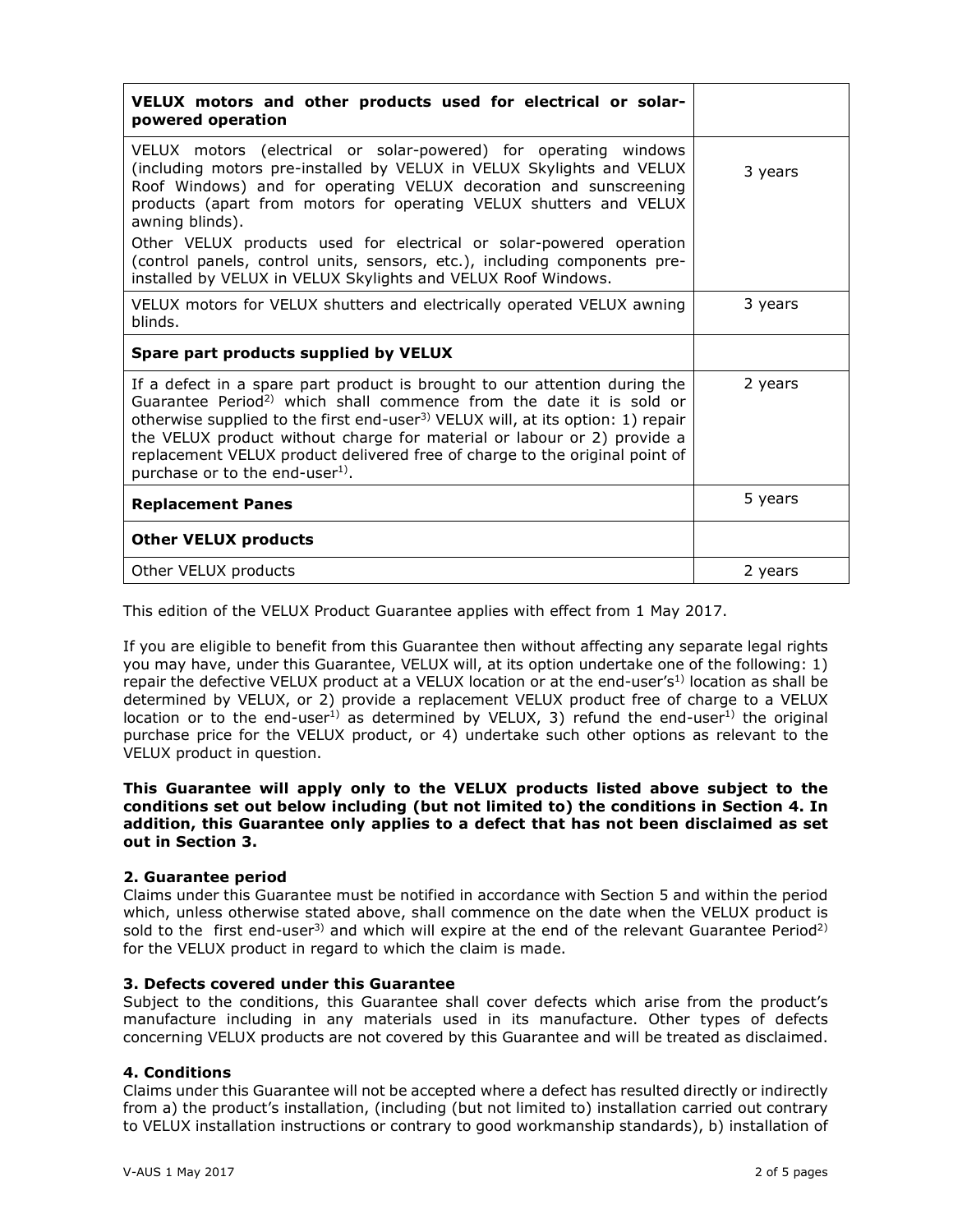the product outside recommended installation areas, c) operation contrary to standard operation or misuse, d) wear and tear, e) use of incompatible spare parts, wear parts or accessories (e.g. power supply), f) transportation, g) any form of inappropriate handling, h) product modifications or i) other factors which are other than those relating to the product's manufacture or the materials used in manufacture.

In addition, this Guarantee will not apply in regard to any defects which result directly or indirectly from neglect including (but not limited to) where there has been a failure to maintain, carry out regular testing and/or servicing, or due to neglect in maintenance of the product as described in the user/maintenance instructions or directions for use, or where the defect could have been prevented through maintenance as described in the user/maintenance instructions or directions for use. All such instructions or directions for use may be obtained from VELUX or may be downloaded from www.VELUX.com or www.VELUX.com.au.

This Guarantee does not cover claims relating to:

- Discoloration of parts that are not visible by general use;
- Any change of colour and fading irrespective of these being caused by sun/condensation/acid rain/salty splashes or any other conditions with corroding or material changing effect;
- Any other cosmetic conditions, such as for example hanging fabric or Venetian blind slats, or changes in the sealant of the pane;
- Knots in the wood;
- Inevitable and/or expected reduction of the efficiency of the product, including technical values/specifications as well as general efficiency tolerances;
- Variations that occur naturally in the materials used;
- Malfunction, reduced or restricted function or water leakage resulting from blocking or the like due to ice, snow, twigs, etc.;
- Imperfections including colour variations, shadows or marks etc. in the glass, which were present at the time of delivery or have arisen within the Guarantee Period<sup>2</sup>), and which do not impair the view appreciably;
- Corrosion (on hardware);
- Degradation of solar cells;
- Damage as a result of accident, including but not limited to accidental glass breakage;
- Problems due to water penetration such as ice damming not resulting from default in a VELUX product;
- Faulty building design or construction;
- Movements in adjoining constructions or similar;
- Alterations of the covered VELUX products;
- Addition of non-approved components;
- Extreme weather conditions, lightning or severe hail;
- Applications in areas of high humidity, areas without proper or adequate ventilation or humidity control;
- Products subjected to conditions outside their design limitations;
- Exposure to processing after delivery e.g. sanding, sand blasting, etching, pasting or other surface treatment;
- Variations in glass or plastic coloration or damage caused by adverse conditions such as corrosive environmental factors including acid rain;
- Glass corrosion as a result of standing water and debris on glass;
- Condensation on roof windows and any related water damage, which may occur as a natural result of humidity inside or outside a building or a variation between indoor/outdoor temperatures;
- Claims in regard to insulated glass units where any film has been applied to the glass surface, and
- Any other conditions similar to the above, irrespective of these being characterized as defects.

VELUX does not, by this Guarantee, warrant that operation of product software will be error-free or uninterrupted, that defects in software will be corrected or that software will be compatible with future VELUX products or VELUX software, other than as required by law, including the requirements of the Australian Consumer Law.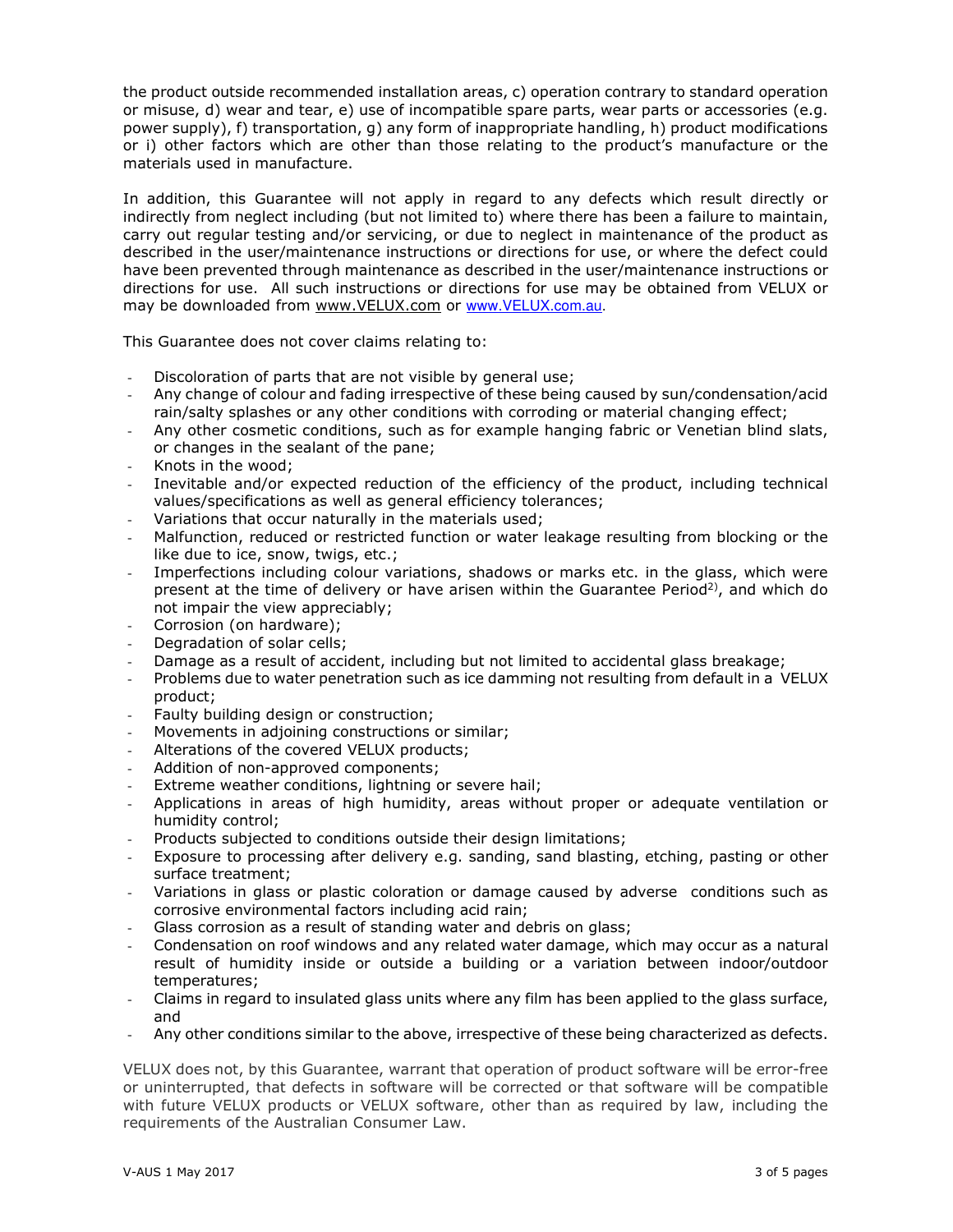VELUX does not by this Guarantee seek to limit or exclude liability which the end user's<sup>1)</sup> separate legal rights, including under the Australian Consumer Law, would make our attempts to do so unenforceable, subject to which VELUX accepts no liability under this Guarantee or otherwise for any loss of profit, or any indirect or consequential loss arising under or in connection with any claim made under this Guarantee. This shall include no liability for product liability and VELUX does not assume liability for losses caused directly or indirectly by incidents beyond the control of VELUX, including but not limited to industrial disputes, fire, war, terrorism, import restrictions, political unrest, unusual natural occurrences, vandalism or other force majeure.

While VELUX does not exclude, limit or seek to avoid liability which the end-user's<sup>1)</sup> legal rights would make unenforceable, subject to which VELUX will not be responsible for any damage which occurs to persons or to property, including the covered VELUX product itself, caused by any unauthorised attempt to repair or replace the VELUX product.

VELUX may, at its option, refuse to provide any or all remedies under this Guarantee if any unauthorised attempt to repair or replace a covered VELUX product causes further damage. We advise that you do not attempt to repair or replace the VELUX product without VELUX authorisation and without which any claim regarding a defect which arises as a result shall be disclaimed.

It is the responsibility of the end-user<sup>1)</sup> to mitigate and minimize water damage or any other damage that a covered VELUX product may cause.

#### 5. Written complaint

To make a claim under this Guarantee the end-user<sup>1)</sup> is required to give notice in writing of the claim within the relevant Guarantee Period<sup>2)</sup> and in any event within two months of the date after which the end-user<sup>1)</sup> became aware or ought reasonably to have become aware of the defect which is being claimed for. The written notice must be issued to VELUX to address listed below.

# 6. Additional conditions

If, at the time of repair or replacement the VELUX product is no longer in production or is no longer made in the same version (form, colour, covering, finish etc.) VELUX shall be entitled to repair or replace it with a similar VELUX product.

Also, as a condition of this Guarantee, VELUX shall have the right to request that the defective product is returned (at the cost of the end-user<sup>1)</sup>) to a VELUX location or at the location of the end-user $1$ ) as determined by VELUX.

# 7. Guarantee of repaired or replaced VELUX products

Where under this Guarantee VELUX has undertaken a repair or replacement of a VELUX product, the original Guarantee Period<sup>2)</sup> relevant to that VELUX product shall continue to apply and shall not be extended.

# 8. Dismantling and reinstallation

This Guarantee does not extend to the costs and expenses resulting from dismantling and reinstallation of a VELUX product or for any covering with a tarpaulin or other measures arising while repair or replacement works are undertaken. The end-user<sup>1)</sup> will be responsible for these costs and expenses.

#### 9. Service visits in case of non-coverage under the guarantee

VELUX shall have the right to claim compensation from the end-user for the costs of service visits if the end-user's<sup>1)</sup> claim is not covered by this quarantee. In addition, the end-user<sup>1)</sup> shall pay any costs, including labour costs, incurred for the examination of the VELUX product, as well as any costs in connection with dismantling and re-installing the VELUX product and the protection of the VELUX product and the building with tarpaulins etc.